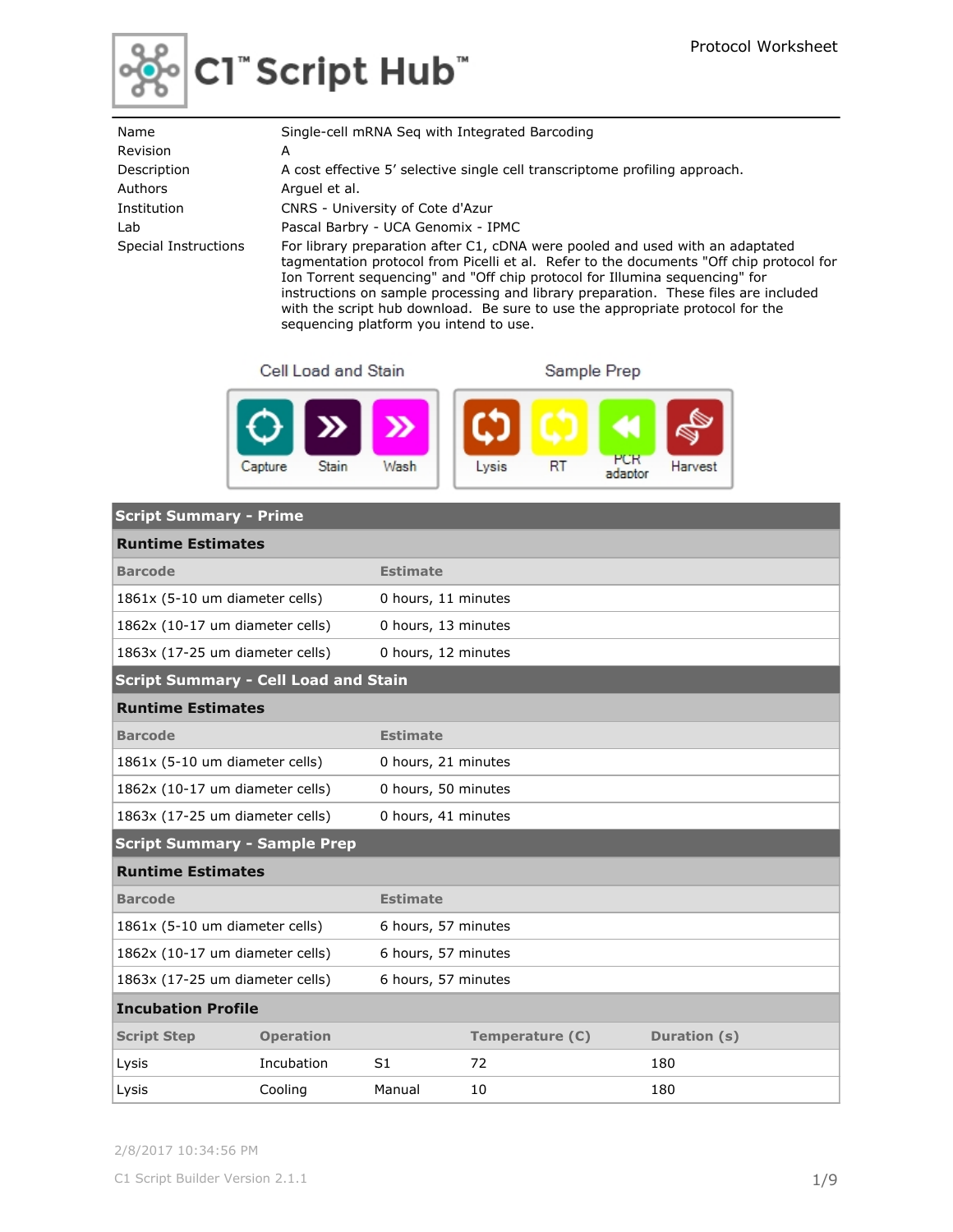Protocol Worksheet



Single-cell mRNA Seq with Integrated Barcoding (Rev A)

| <b>RT</b>   | Incubation                 | RT and<br>Template<br>Switching | 42 | 5400 |
|-------------|----------------------------|---------------------------------|----|------|
| <b>RT</b>   | Inactivation               | RT<br>inactivation              | 70 | 900  |
| PCR adaptor | Denature                   | <b>Hot Start</b>                | 98 | 180  |
| PCR adaptor | PCR Cycle (3)<br>Step) x18 | Denaturation 98                 |    | 20   |
|             |                            | Annealling                      | 64 | 15   |
|             |                            | Extension                       | 72 | 360  |
| PCR adaptor | End                        | Inactivation                    | 72 | 300  |
| PCR adaptor | Hold                       | Incubation                      | 10 | 300  |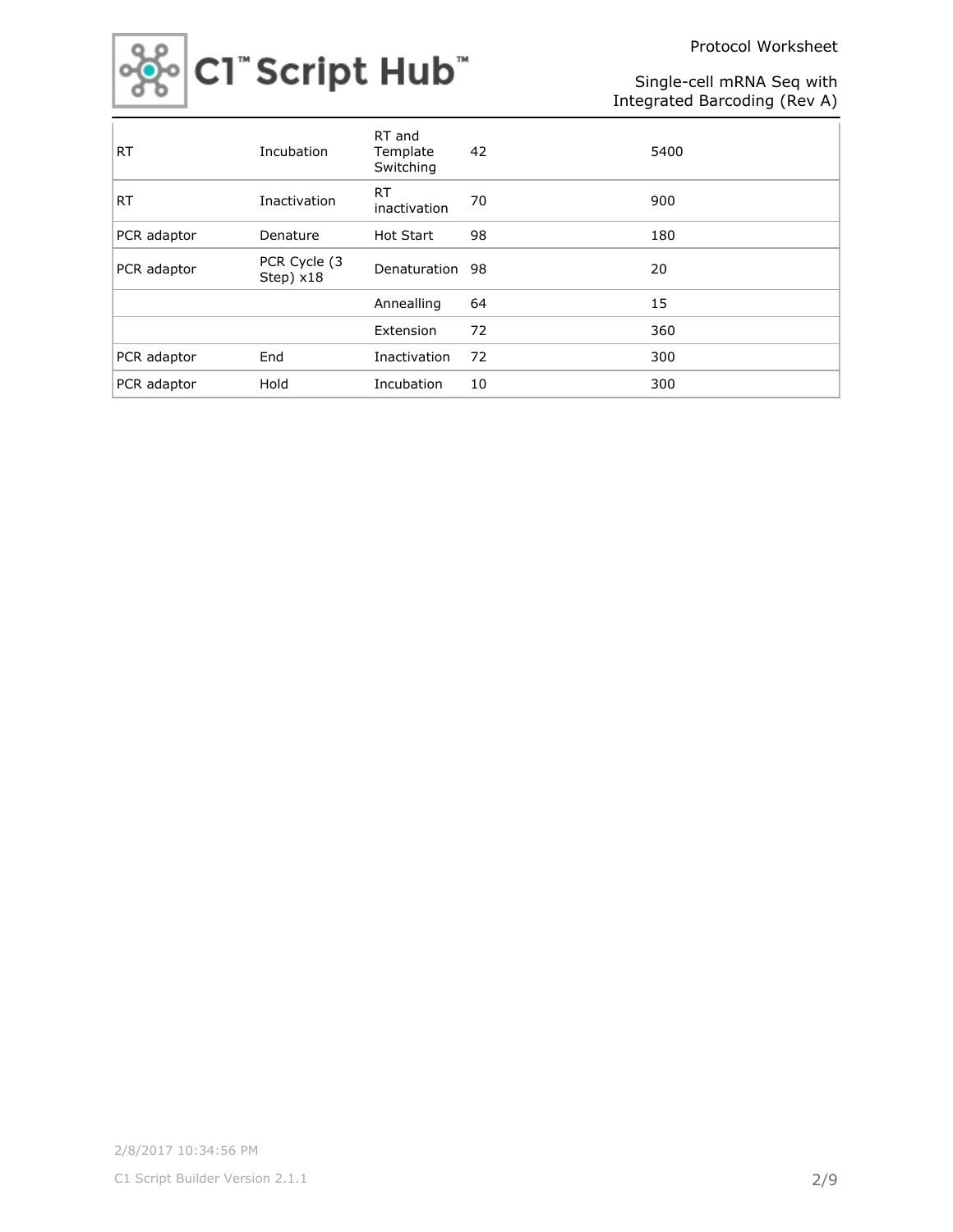

# **Script Reagent Details - Prime**



| <b>Reagent Loading</b>               |             |                    |                   |                      |
|--------------------------------------|-------------|--------------------|-------------------|----------------------|
| <b>Name</b>                          | Volume (µl) | <b>IFC Inlet</b>   | <b>Notes</b>      |                      |
| Harvest Reagent<br>$\blacksquare$    | $200$ µl    | A1                 |                   |                      |
| Harvest Reagent                      | 200 µl      | A2                 |                   |                      |
| <b>Blocking Reagent</b><br>$\bullet$ | $2$ 15 µ    | C1                 |                   |                      |
| <b>Blocking Reagent</b><br>$\bullet$ | $15$ $\mu$  | C <sub>2</sub>     |                   |                      |
| Harvest Reagent                      | $20 \mu$    | P <sub>1</sub>     |                   |                      |
| Harvest Reagent                      | $20 \mu$    | P <sub>2</sub>     |                   |                      |
| <b>Reagent Mix Recipe - Prime</b>    |             |                    |                   |                      |
| <b>Blocking Reagent</b>              |             |                    |                   |                      |
| <b>Reagent (Stock Concentration)</b> |             | Mix Prep $(\mu I)$ | <b>Prep Conc.</b> | <b>Chamber Conc.</b> |
| C1 Blocking RGT (1X)                 |             |                    |                   |                      |
| <b>Harvest Reagent</b>               |             |                    |                   |                      |
| <b>Reagent (Stock Concentration)</b> |             | Mix Prep $(\mu I)$ | <b>Prep Conc.</b> | <b>Chamber Conc.</b> |
| C1 Harvest RGT (1X)                  |             |                    |                   |                      |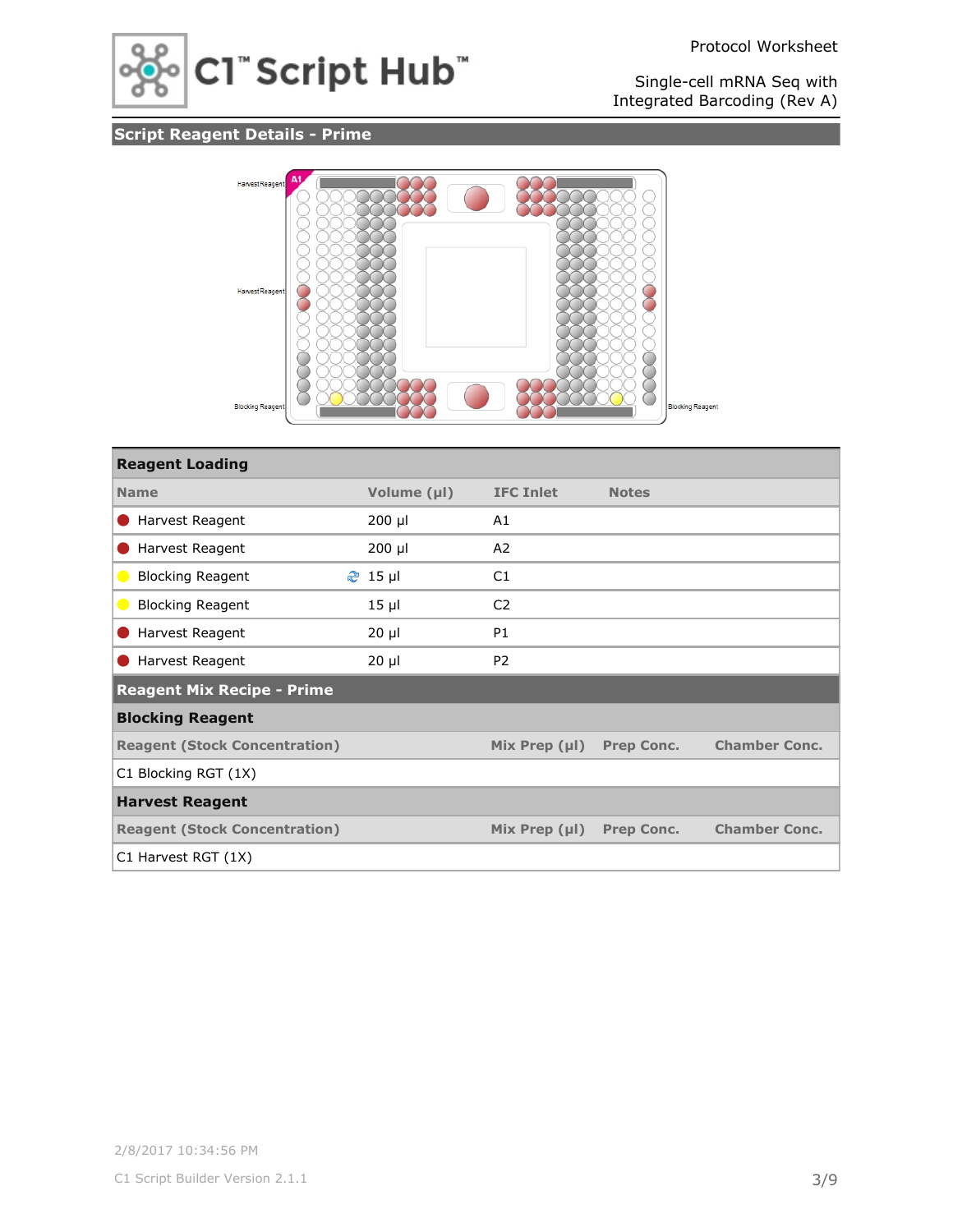

# **Script Reagent Details - Cell Load and Stain**



| <b>Inlet Reuse</b>                       |                  |                |  |                                          |              |                                                              |  |
|------------------------------------------|------------------|----------------|--|------------------------------------------|--------------|--------------------------------------------------------------|--|
| <b>Name</b>                              | <b>IFC Inlet</b> |                |  | <b>Instructions</b>                      |              |                                                              |  |
| Cell Mix                                 | C1               |                |  | Aspirate inlet prior to loading reagents |              |                                                              |  |
| ● Flowthrough Outlet                     | C <sub>2</sub>   |                |  |                                          |              | Aspirate inlet prior to loading reagents (1862x, 1863x only) |  |
| <b>Reagent Loading</b>                   |                  |                |  |                                          |              |                                                              |  |
| <b>Name</b>                              |                  | Volume (µl)    |  | <b>IFC Inlet</b>                         | <b>Notes</b> |                                                              |  |
| LIVE/DEAD staining solution              |                  | 7              |  | $\mathbf{1}$                             |              |                                                              |  |
| ● Preloading Reagent                     |                  | <b>2</b> 24    |  | $\overline{2}$                           |              |                                                              |  |
| Cell Wash Buffer                         |                  | $\overline{7}$ |  | 5                                        |              |                                                              |  |
| Cell Mix                                 | ළ 6              |                |  | C <sub>1</sub>                           |              |                                                              |  |
| Reagent Mix Recipe - Cell Load and Stain |                  |                |  |                                          |              |                                                              |  |
| <b>Preloading Reagent</b>                |                  |                |  |                                          |              |                                                              |  |
| <b>Reagent (Stock Concentration)</b>     |                  |                |  | Mix Prep $(\mu I)$                       | Prep Conc.   | <b>Chamber Conc.</b>                                         |  |
| C1 Preloading RGT (1X)                   |                  |                |  |                                          |              |                                                              |  |
| <b>Cell Mix</b>                          |                  |                |  |                                          |              |                                                              |  |
| <b>Reagent (Stock Concentration)</b>     |                  |                |  | Mix Prep $(\mu I)$                       | Prep Conc.   | <b>Chamber Conc.</b>                                         |  |
| Suspension RGT (2.5X)                    |                  |                |  | 40                                       | 1            | $\mathbf{1}$                                                 |  |
| Cells 250 / µL                           |                  |                |  | 60                                       |              |                                                              |  |
|                                          |                  |                |  | 100 Total Prep Volume                    |              |                                                              |  |
| <b>LIVE/DEAD staining solution</b>       |                  |                |  |                                          |              |                                                              |  |
| <b>Reagent (Stock Concentration)</b>     |                  |                |  | Mix Prep (µl)                            | Prep Conc.   | <b>Chamber Conc.</b>                                         |  |
| Cell Wash BUF (1X)                       |                  |                |  | 1250                                     | 0.9975       | 0.9975                                                       |  |
| Calcein AM (4 mM)                        |                  |                |  | 0.625                                    | 0.002        | 0.002                                                        |  |
| Ethidium homodimer-1 (2 mM)              |                  |                |  | 2.5                                      | 0.004        | 0.004                                                        |  |

2/8/2017 10:34:56 PM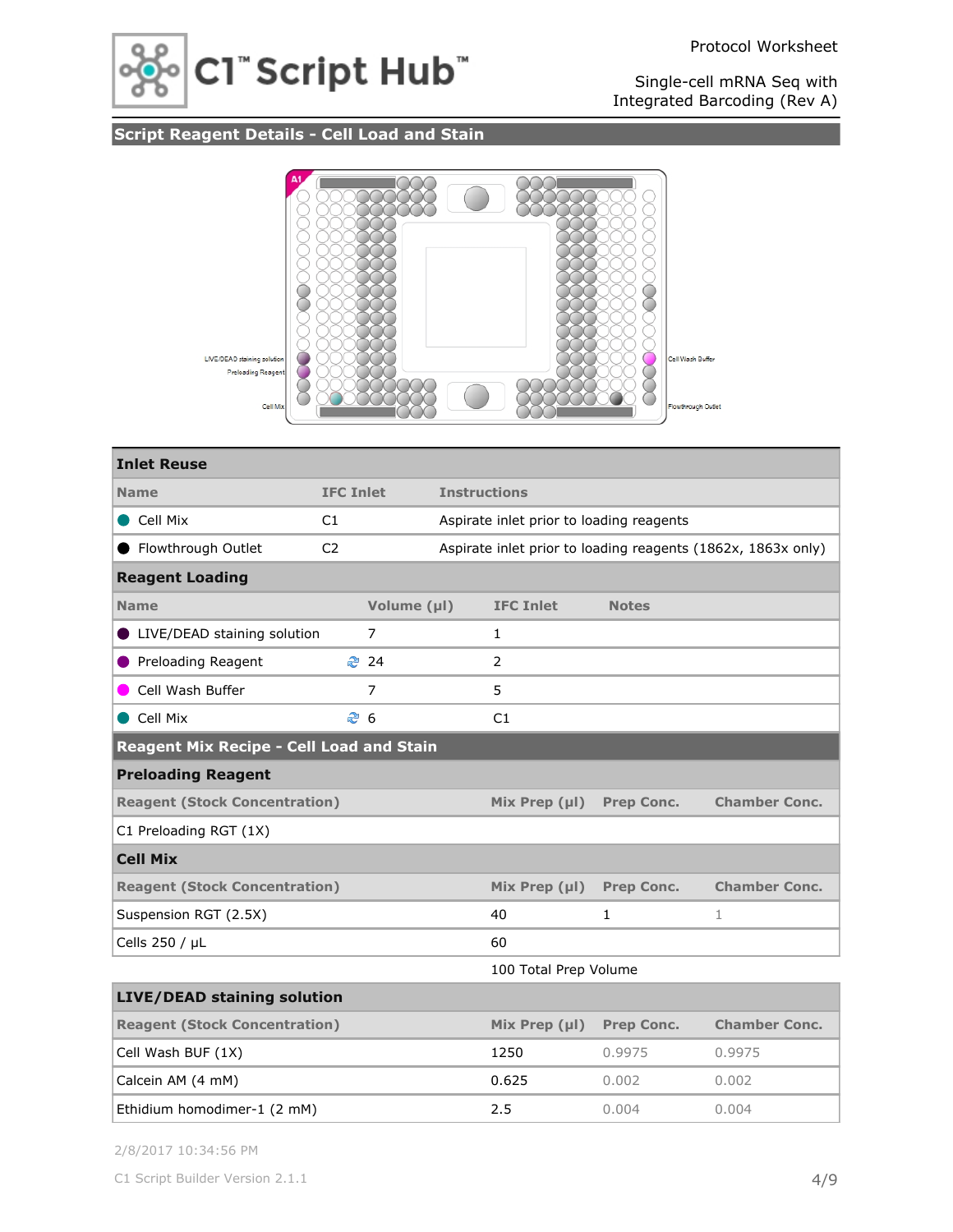

Protocol Worksheet

Single-cell mRNA Seq with Integrated Barcoding (Rev A)

#### 1253.125 Total Prep Volume

## **Cell Wash Buffer**

**Reagent (Stock Concentration) Mix Prep (µl) Prep Conc. Chamber Conc.**

Cell Wash BUF (1X)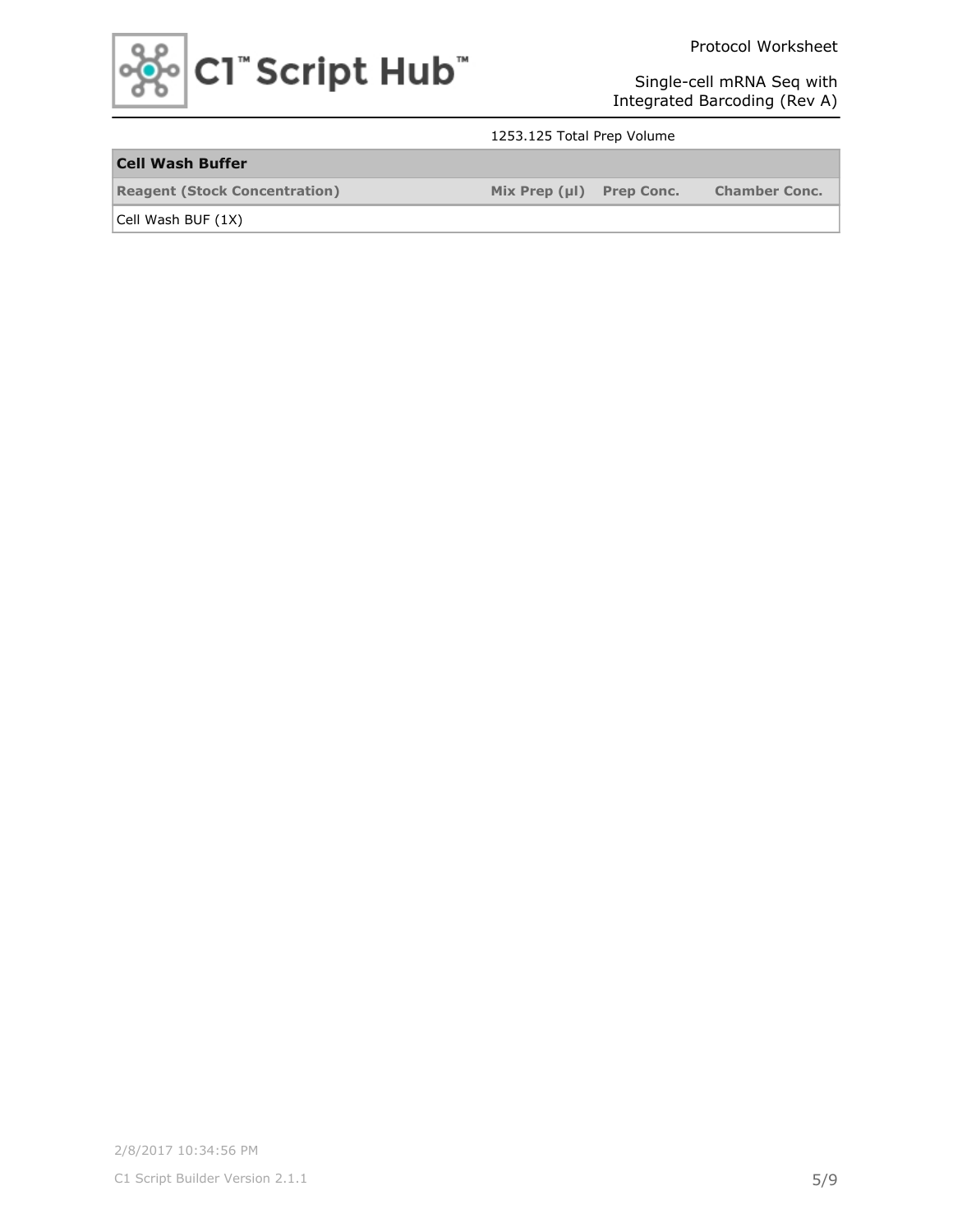

# **Script Reagent Details - Sample Prep**



| <b>Inlet Reuse</b>                                                                                                                                                          |                  |             |                     |                                          |                   |                                                              |  |
|-----------------------------------------------------------------------------------------------------------------------------------------------------------------------------|------------------|-------------|---------------------|------------------------------------------|-------------------|--------------------------------------------------------------|--|
| <b>Name</b>                                                                                                                                                                 | <b>IFC Inlet</b> |             | <b>Instructions</b> |                                          |                   |                                                              |  |
| Preloading Reagent                                                                                                                                                          | $\overline{2}$   |             |                     | Aspirate inlet prior to loading reagents |                   |                                                              |  |
| Flowthrough Outlet                                                                                                                                                          | C <sub>2</sub>   |             |                     |                                          |                   | Aspirate inlet prior to loading reagents (1862x, 1863x only) |  |
| <b>Reagent Loading</b>                                                                                                                                                      |                  |             |                     |                                          |                   |                                                              |  |
| <b>Name</b>                                                                                                                                                                 |                  | Volume (µl) |                     | <b>IFC Inlet</b>                         | <b>Notes</b>      |                                                              |  |
| ● Preloading Reagent                                                                                                                                                        |                  | ₹ 24        |                     | $\overline{2}$                           |                   |                                                              |  |
| Lysis Buffer                                                                                                                                                                |                  | 7           |                     | 3                                        |                   |                                                              |  |
| RT Mix                                                                                                                                                                      |                  | 8           |                     | 4                                        |                   |                                                              |  |
| Harvest Reagent                                                                                                                                                             |                  | 180 µl each |                     | Harvest Inlets                           |                   |                                                              |  |
| PCR reaction Mix<br>$\blacksquare$                                                                                                                                          |                  | 5 each      |                     | <b>Harvest Outlets</b>                   |                   |                                                              |  |
| <b>Reagent Mix Recipe - Sample Prep</b>                                                                                                                                     |                  |             |                     |                                          |                   |                                                              |  |
| <b>Preloading Reagent</b>                                                                                                                                                   |                  |             |                     |                                          |                   |                                                              |  |
| <b>Reagent (Stock Concentration)</b>                                                                                                                                        |                  |             |                     | Mix Prep $(\mu I)$                       | Prep Conc.        | <b>Chamber Conc.</b>                                         |  |
| C1 Preloading RGT (1X)                                                                                                                                                      |                  |             |                     |                                          |                   |                                                              |  |
| <b>Harvest Reagent</b>                                                                                                                                                      |                  |             |                     |                                          |                   |                                                              |  |
| Special Instructions:                                                                                                                                                       |                  |             |                     |                                          |                   |                                                              |  |
| Refer to the documents "Off chip protocol for Ion Torrent sequencing" and "Off chip protocol for Illumina<br>sequencing" for instructions on sample harvesting and cleanup. |                  |             |                     |                                          |                   |                                                              |  |
| <b>Reagent (Stock Concentration)</b>                                                                                                                                        |                  |             |                     | Mix Prep $(\mu I)$                       | <b>Prep Conc.</b> | <b>Chamber Conc.</b>                                         |  |
| C1 Harvest RGT (1X)                                                                                                                                                         |                  |             |                     |                                          |                   |                                                              |  |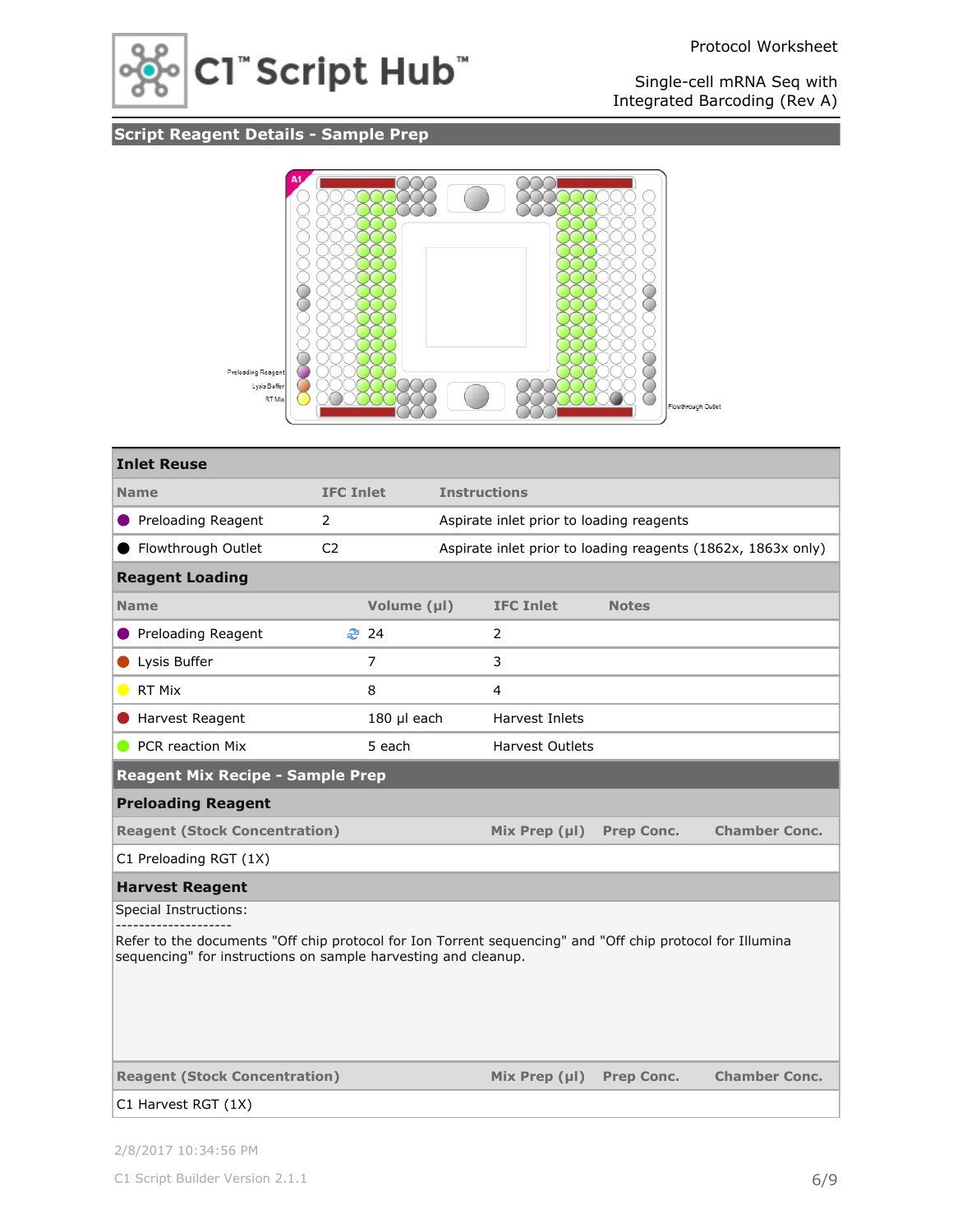Protocol Worksheet



Single-cell mRNA Seq with Integrated Barcoding (Rev A)

#### **Lysis Buffer**

Special Instructions:

ERCC aliquots are conserved at -80°C. When needed, thaw on ice, make serial dilutions and do not reuse dilutions.

For the reverse transcription primer sequence, refer to the files "Oligo Fequences for Ion Torrent Sequencing" or "Oligo Sequences for Illumina Sequencing" included with the script hub download.

| <b>Reagent (Stock Concentration)</b>       | Mix Prep $(\mu I)$ | <b>Prep Conc.</b> | <b>Chamber Conc.</b> |
|--------------------------------------------|--------------------|-------------------|----------------------|
| Tween 20 (0.4%)                            | 4.05               | 0.18              | 0.1201               |
| RNasin® Plus RNase Inhibitor (40 U/µl)     | 0.25               | 1.1111            | 0.7411               |
| Set of dATP, dCTP, dGTP, dTTP (20 mM)      | 1.125              | 2.5               | 1.6675               |
| ERCC RNA Spike IN Mix1 $(0.0204 \mu g/ml)$ | 0.497              | 0.0011            | 0.0008               |
| reverse transcritption primer $(10 \mu M)$ | 1.8                | $\mathcal{L}$     | 1.334                |
| C1 Loading RGT (20X)                       | 0.45               |                   | 0.667                |
| <b>PCR Water</b>                           | 0.828              |                   |                      |

9 Total Prep Volume

#### **RT Mix**

Special Instructions:

--------------------

MgCl2 at 25mM is added to complete MgCL2 from first-strand buffer

For template switching oligonucleotide sequence, refer to the documents "Oligo Sequences for Ion Torrent Sequencing" or "Oligo Sequences for Illumina Sequencing" included with the script hub download.

| <b>Reagent (Stock Concentration)</b>            | Mix Prep $(\mu I)$ | <b>Prep Conc.</b> | <b>Chamber Conc.</b> |
|-------------------------------------------------|--------------------|-------------------|----------------------|
| C1 Loading RGT (20X)                            | 0.9                | 1                 | 0.571                |
| first-strand buffer (5X)                        | 6.3                | 1.75              | 0.9993               |
| DTT(100~mM)                                     | 1.58               | 8.7778            | 5.0121               |
| Betaïne (5M)                                    | 6.3                | 1.75              | 0.9993               |
| RNasin® Plus RNase Inhibitor (40 U/µl)          | 0.25               | 0.5556            | 0.3172               |
| MgCl2 (25 mM)                                   | 0.76               | 1.0556            | 0.6027               |
| SuperScript II reverse transcriptase (200 U/µl) | 0.5                | 5.5556            | 3.1722               |
| template switching oligonucleotide $(50 \mu M)$ | 0.63               | 1.75              | 0.9993               |
| <b>PCR Water</b>                                | 0.78               |                   |                      |

18 Total Prep Volume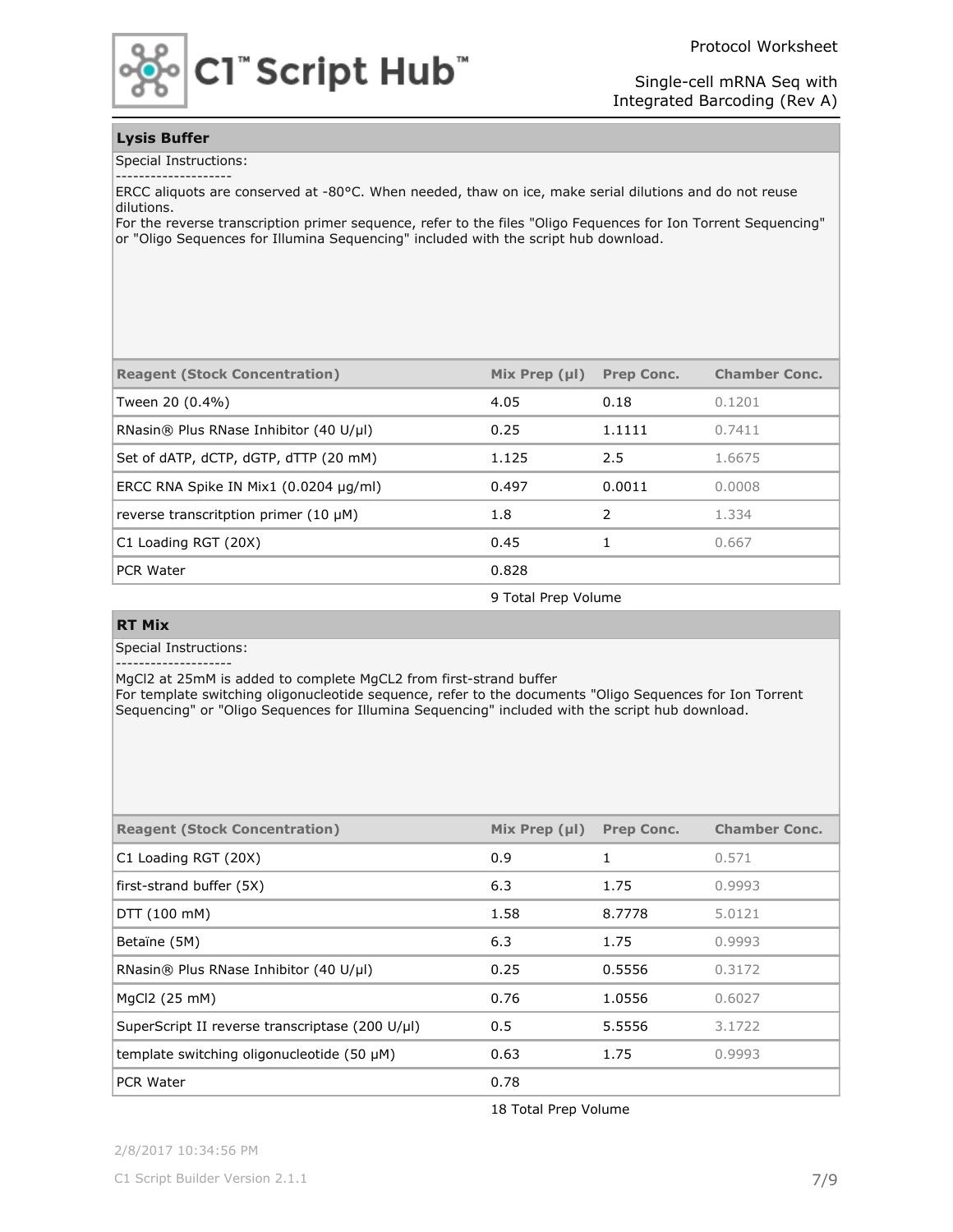

### **PCR reaction Mix**

Special Instructions: --------------------

For 1 IFC prepare a PreMix of 120X reactions without barcode primer. Dispatch 6.53ul in a 96 plate on ice with corresponding barcode primer before loading IFC wells.

For primer sequence, refer to the files "Oligo Fequences for Ion Torrent Sequencing" and "Oligo Sequences for Illumina Sequencing" included with the script hub download. Note that the barcode primers used for Ion Torrent and Illumina sequencers are different.

| <b>Reagent (Stock Concentration)</b>         | Mix Prep $(\mu I)$ | <b>Prep Conc.</b> | <b>Chamber Conc.</b> |
|----------------------------------------------|--------------------|-------------------|----------------------|
| C1 Loading RGT (20X)                         | 0.42               | 1.1923            | 1.0683               |
| Kapa HiFi Hot Start ReadyMix PCR Kit (2X)    | 4.69               | 1.3314            | 1.193                |
| barcode primer $(0.25 \mu M)$                | 0.055              | 0.002             | 0.0017               |
| biotynylated PCR primer $(10 \mu M)$         | 0.94               | 1.3343            | 1.1955               |
| optional illumina reverse PCR primer (10 µM) | 0.94               | 1.3343            | 1.1955               |

7.045 Total Prep Volume